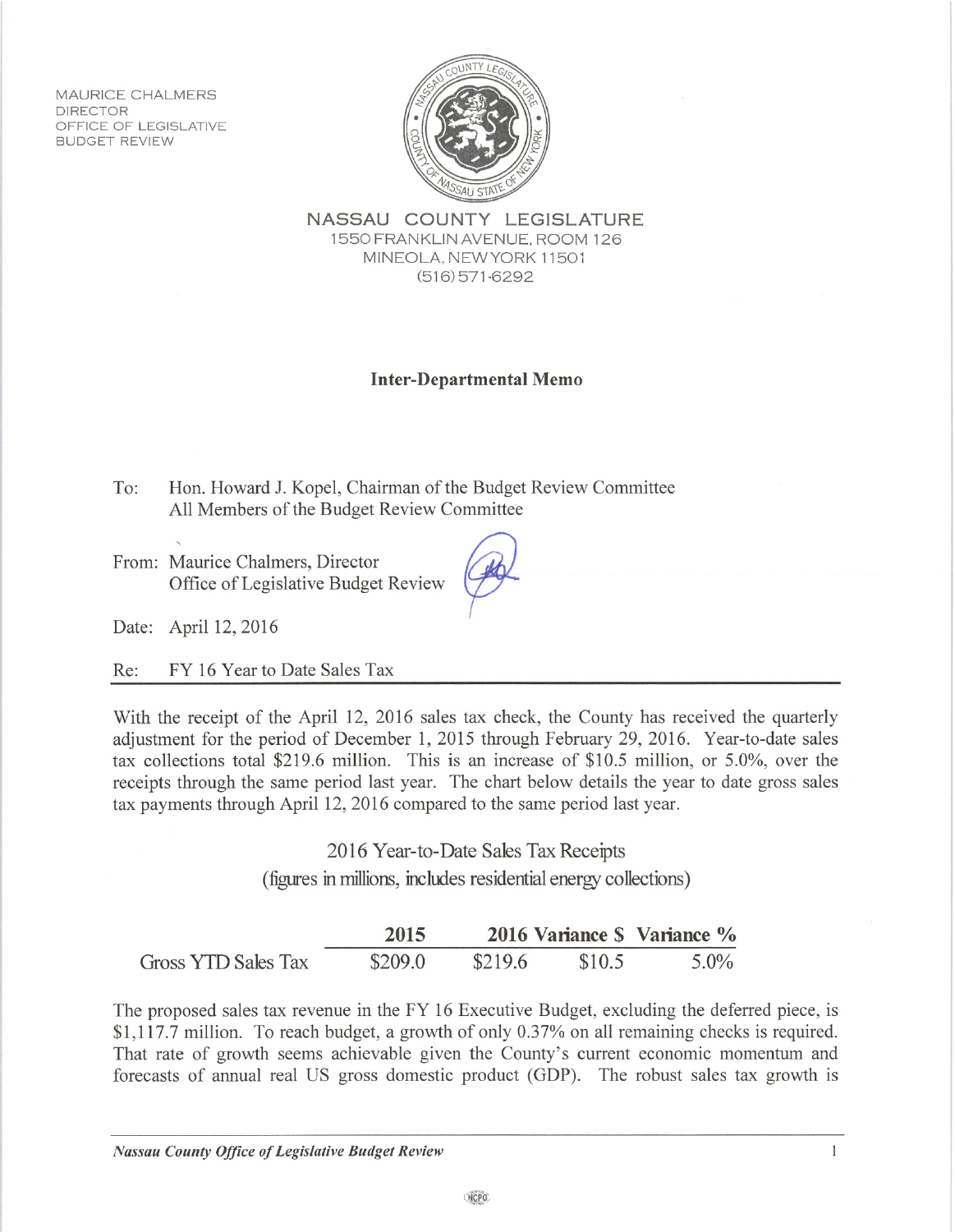especially significant since the County faces other budgeted revenue shortfalls such as Video Lottery Terminal (VLT) revenue.

A review of current local economic indicators reveals strong and diversified economic growth.

- New York State Department of Labor figures reveal that the Nassau County labor market recorded strong, positive growth from December 2015 through February 2016. In each month surveyed, Nassau County resident employment grew by 2.5% or more from an annual perspective.
- Siena Research Institute figures reveal that heightened resident employment coupled with an increase in disposable income due to lower gas price, resulted in a surge in regional consumer confidence. They found that consumer confidence in the metropolitan region was at its highest level in more than nine years because of declines in the cost of gasoline.<sup>1</sup>
- The economic momentum provided residents the confidence necessary to take the plunge and buy houses as well as take out home equity loans out against their residences. Multiple Listing Service of Long Island figures reveal that from December 2015 to February 2016, the annual average growth experienced in Nassau County homes sales was 13%. That growth is especially significant since it occurred at a typically slow time of the year. From 2012 to 2014 the December to February time period represented 21.3% of annual sales.
- Additionally, Freddie Mac statistics show that throughout the metropolitan region in 2015, 31.0% of home refinances loans were for 5.0% more than the loan balance. Such cash out refinances provide residents with the equity necessary to make significant purchases. That was the highest percentage recorded since 2009 when 33% of regional refinance loans were for 5.0% more than the loan balance.

Looking forward, the economic momentum is expected to continue throughout 2016. The number of Nassau County home sale contracts signed in March 2016 was 29.0% higher than in the prior year. This implies continued strong home sale growth over the next six months.<sup>2</sup> Moreover, a survey of current 2016 economic forecasts reveals that throughout the US, economic growth is expected to average 2.3%. The chart below illustrates the forecast real US GDP 2016 growth rates.

| Current Forecasts of US 2016 Real GDP Growth |       |
|----------------------------------------------|-------|
| Company                                      | 2016% |
| <b>Federal Reserve Bank</b>                  | 2.6%  |
| Mortgage Bankers Association                 | 2.2%  |
| Fannie Mae                                   | 2.0%  |
| Average                                      | 2.3%  |

 $Cov(1)$ 

 $\overline{a}$ 

<sup>&</sup>lt;sup>1</sup> Madore, James T., "Low Gas Prices Push Consumer Confidence to 9-Year High", <u>Newsday.com</u>, April 7, 2016.<br><sup>2</sup> McDermott, Maura, "LI Home Sales Show Strong Gains in March", Newsday.com, April 8, 2016. <sup>2</sup> McDermott, Maura, "LI Home Sales Show Strong Gains in March", Newsday.com, April 8, 2016.